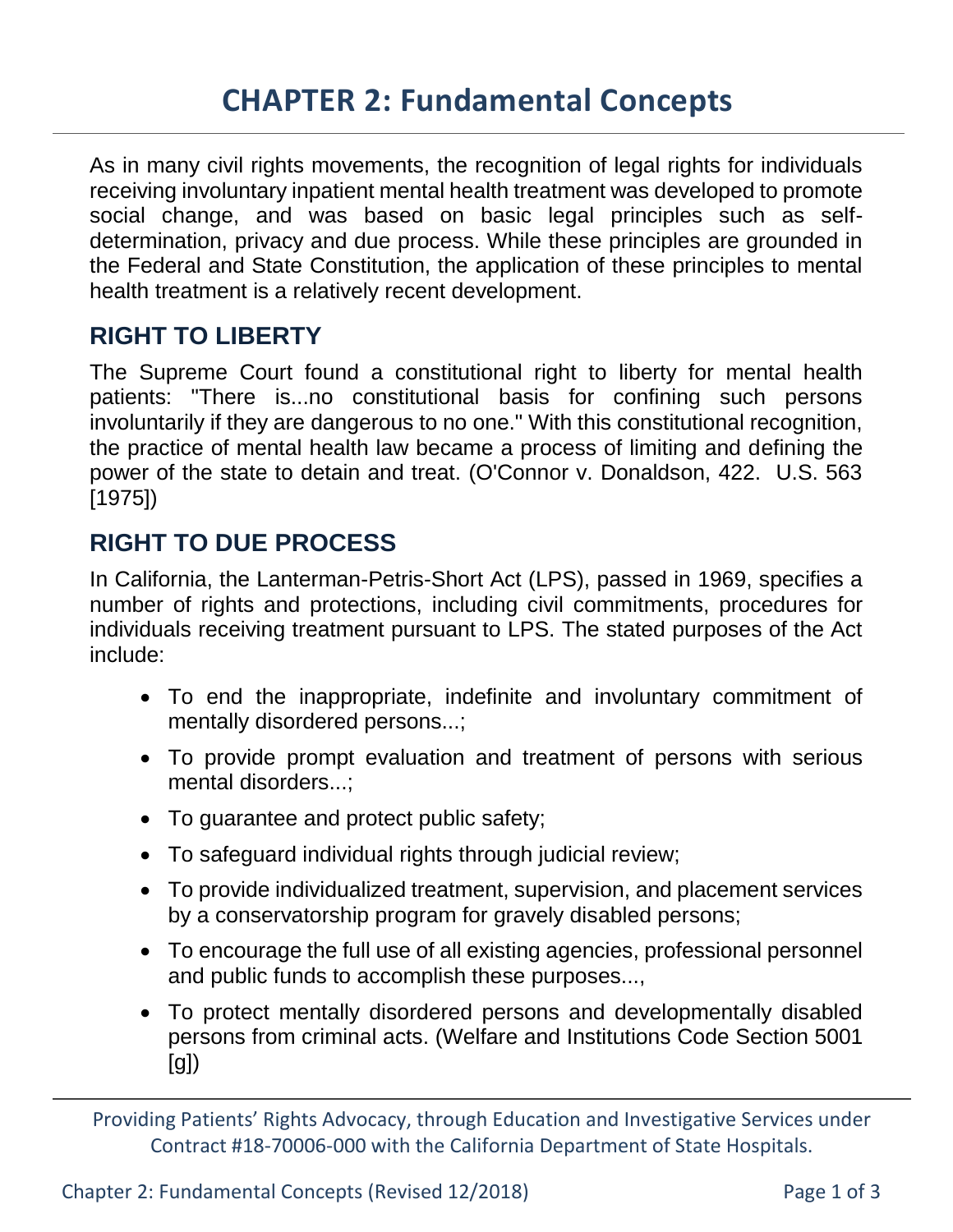Beginning in 1971, a series of cases established due process limitations on the civil commitment power much the same way as protections had developed earlier in the criminal context. As with many mental health law concepts, case law initiated the development of a complex set of procedures and standards for commitment of mental health patients.

Important changes have revised and expanded the LPS Act, including the development of additional hearing procedures and the articulation of specific standards. A 1981 decision, Doe v. Gallinot, 657 F.2d 1017 (9th Cir. 1981) led to amendments requiring automatic, administrative commitment review hearings for all persons detained under 14-day certifications. Riese v. St. Mary's Hosp. & Medical Center, 209 Cal.App.3d 1303, 1318, 271 Cal.Rptr. 199, 208 (1988) established all individuals subject to 72-hour holds and 14-day certification under the LPS have the statutory right to make their own informed decision regarding antipsychotic medication absent an emergency or a specific judicial determination of incompetence.

### **RIGHT TO TREATMENT FOR MENTAL HEALTH PATIENTS**

An important case in mental health law is Wyatt v. Stickney, 325 F.Supp. 781 (M.D. Ala. 1971) (Wyatt I). The Wyatt case established that the reason for hospitalization is treatment, not simply custodial care. The case emphasized that patients have a right to treatment, which is reasonably calculated to improve their condition. Treatment must have three components:

- Humane physical and psychological environment;
- Qualified staff in adequate numbers;
- Individual treatment planning.

In the follow-up case, Wyatt v. Stickney, 344 F.Supp. 373 (M.D. Ala. 1972) (Wyatt II), the court established a broad range of standards for mental health facilities.

In 1982, the United States Supreme Court addressed the right to treatment in Youngberg v. Romeo, 457 U.S. 307 (1982). The Court found that people institutionalized under civil commitment statutes have Constitutional rights to adequate food, shelter, clothing and medical care, the right to reasonable care and safety and the right to minimally adequate or reasonable training to ensure safety and freedom from undue restraint.

Providing Patients' Rights Advocacy, through Education and Investigative Services under Contract #18-70006-000 with the California Department of State Hospitals.